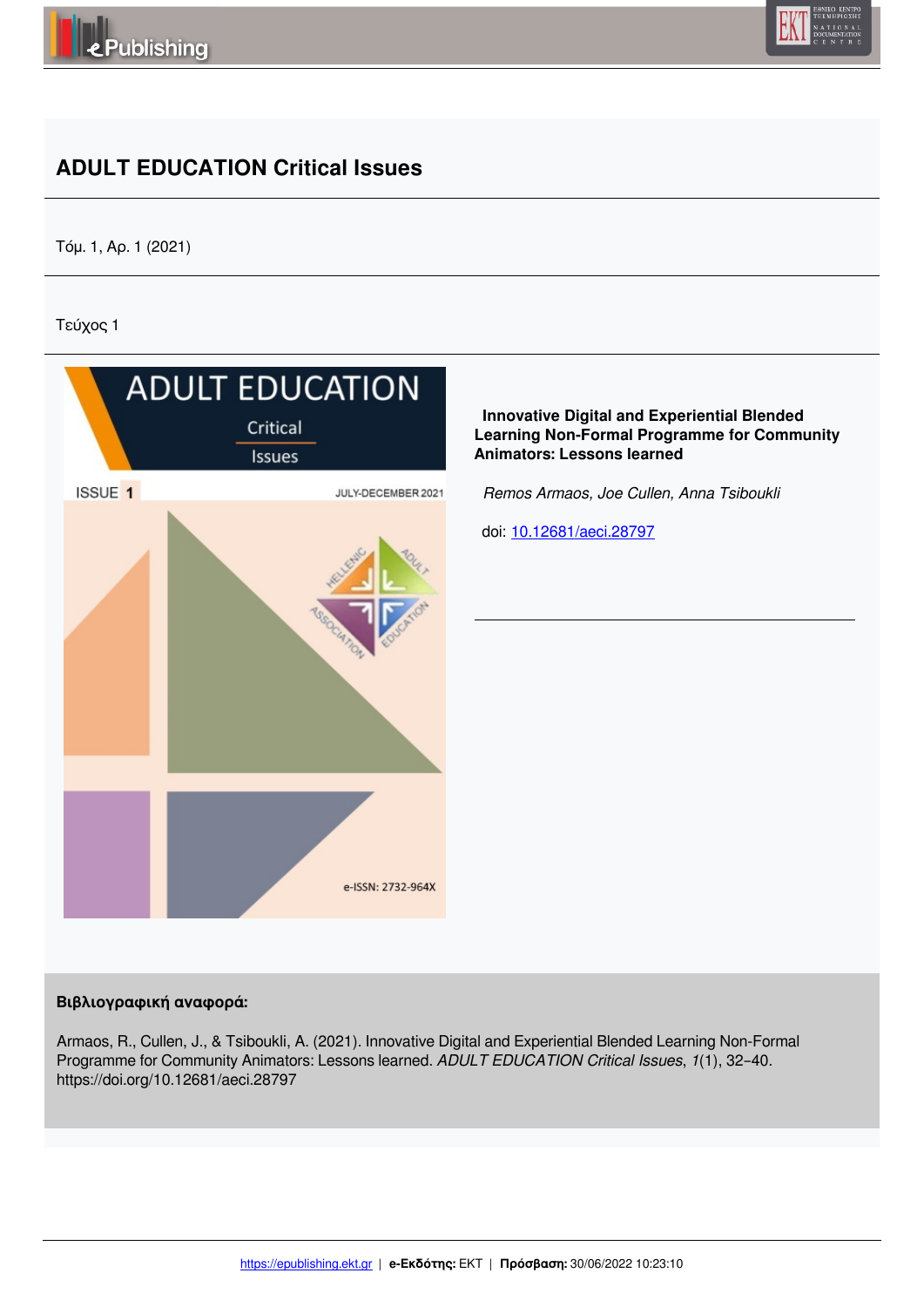## **Innovative Digital and Experiential Blended Learning Non-Formal Programme for Community Animators: Lessons learned**

## **Remos Armaos<sup>a</sup> , Joe Cullen<sup>b</sup> , Anna Tsiboukli<sup>c</sup>**

<sup>a</sup> KETHEA Department of Education, Greece, armaos@kethea.gr

<sup>b</sup> Tavistock Institute of Human Relations, Arcola Research, United Kingdom, Jcullen@arcolaresearch.co.uk

 $c$ National & Kapodistrian University of Athens, Greece, atsiboukli@primedu.uoa.gr

#### **Abstract**

An innovative blended learning non-formal programme was launched in 2018-2019 for professionals and volunteers, who were encouraged to develop their own social competences in order to work directly as community animators with vulnerable groups and promote social inclusion in Greece. The intervention, which lay within an ongoing experimental European project, COMANITY, was built upon the challenges emerged from harsh economic restraints, rising demand, restricted supply and diminishing resources in our society. Within this context, youth services are urged to increase their efficiency and effectiveness, encourage civil society to fill the gaps in service provision left by 'mainstream' supply and try to support young people to 'help their peers' by getting more of them to volunteer. Community Animator's non-formal blended learning training programme was carried out online programme delivered to 109 participants out of 947 who applied and through an experiential face to face workshop that was delivered to 14 unemployed women aiming to raise awareness and critical understanding of the concepts of democracy, equality, advocacy, human rights and social cohesion. Peer learning methods and an action research methodology were employed in order to enhance young participants to act as agents for change and develop a holding environment for those youth at risk to be marginalized. By working on their own capacities and motives, personal attitudes and possible dysfunctional assumptions, young participants actively shared and confronted critically their views and concerns, realized the impact of space and time on their civic engagement and organized themselves in social action. The present study discusses the profile and satisfaction level of participants in the online digital programme and the profile and satisfaction level of participants on the blended learning experiential programme. The data suggests that blended programmes are necessary for developing action research skills and enhancing the role of community animators, even though online programmes on their own can also assist in raising awareness about the role of community animators.

**Key words:** volunteers, youth, blended learning, social inclusion, action research, digital education

#### **1. Introduction**

Educational institutions, social care and mental health services throughout Europe are lately experiencing demand to provide support for an increasing number of people when seeking for new pathways to adapt into the current priorities. These people are presented with increasingly more complex issues, shaped by rising youth unemployment, increased educational drop-out rates, the demise of 'community' and its replacement by precarious online relationships; loss of faith in mainstream institutions and a large increase in the influx of young migrants into EU countries. In 2015, there were 8.7 million young Europeans who could not find work; 13.7 million classified as NEETs and 27 million who were at risk of poverty or social exclusion (Eurostat, 2015). In 2015, more than a third of the population was at risk of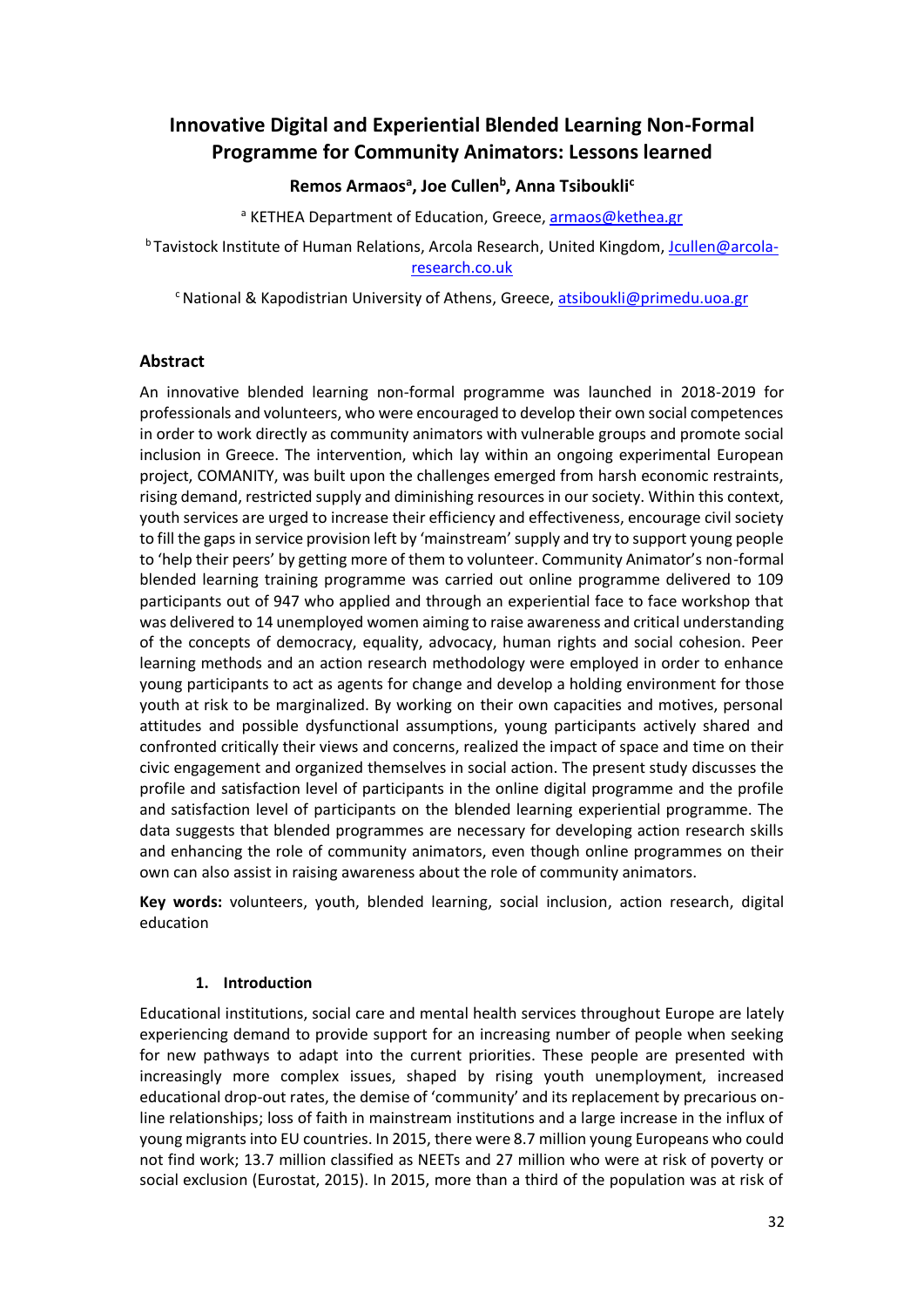poverty or social exclusion in three EU Member States: Bulgaria (41.3 %), Romania (37.3 %) and Greece (35.7 %). Poverty rates are higher for young people than for the overall population and involuntary part-time work or protracted temporary positions expose this generation to a risk of long-term poverty. Most services have been cut across the board as governments have reduced expenditure on education, health, welfare and social services in response to the economic crisis, the financial 'crash' and the subsequent imposition of 'austerity policies'. For example, in the UK, recent research found that overall spending on youth services in England has fallen by £737m (62%) between 2010 and 2018 (YMCA, 2018). Austerity measures have led to an exodus of trained staff, because both wages and jobs have been cut, leading to a significant loss in capacity, skills and know-how (Bradford and Cullen, 2014). The third sector organisations struggle to attract volunteers in those areas where service demand is highest – in 'disadvantaged' communities.

The current youth systems fail disadvantaged and marginalized young people. They stand quite far from addressing increasingly complex, multi-dimensional issues and problems of youth. The trouble is, as demand rises, supply of quality of youth services shrinks because of 'austerity' or remaining post-austerity measures and cuts to social services. Traditional interventions with people 'on the margins' tend to be designed 'top-down', with especially young people centralised as 'the problem' (Williamson, 2007). Interventions are often constructed from the narratives of researchers, policy-makers and experts, not from the narratives of the people who participate in them (Parr, 2009). In contrast, the present programmes use participatory action research (Kemmis, McTaggart & Nixon 2014; Kemmis, 2015; Reason and Bradbury, 2001) to support trainees as 'co-producers of knowledge', actively working in collaboration with the research team in creating 'developmental' interventions, rather than applying traditional 'transmissive' behaviour change models. The approach draws on practices from radical pedagogy to support marginalised people to become architects of their own future (Freire, 1972; Vygotsky, 1978).

Therefore, the need for training a new group of professionals and volunteers and re-training the one that is already available in order to be able to respond to the new emerging needs, lead to the design, implementation and evaluation of two training non-formal programmes that were based on the notion of 'co-production' of knowledge, skills and knowhow. A digital and a blended learning experiential non-formal training programmes were planned and delivered to youth workers and volunteers, interested in becoming community animators. Volunteers, psychology or other related discipline students, novice youth workers and anyone who might have been interested in engaging European youth and creating a better future for their communities were targeted to participate. The programme, as part of an EU-funded project was planned and delivered by nine partners from four EU countries and the UK during the period 2017-2019. The idea lay on the development of an 'inclusive learning ecosystem' for marginalised and vulnerable young people through the creation of a "Community Animateur" role and programme in which 'hard to reach' youth can apply their skills, talents and creativity in participation activities that improve their communities. Hence, the programmes aimed to engage and empower trainers to act as 'community animateurs' with people on the margins and bridge the existing gap between them and mainstream institutions in order to achieve social inclusion.

#### **1.1 The COMMANITY project**

The 'Community Animateur' was thought of as a 'Social Mediator' who makes a bridge between people on the margins and other community actors and institutions. The Animateur concept was developed to work where situations of social conflict, including intense conflict, emerge between young people, residents and other groups for the use of public areas. The Animateur is typically a young 'volunteer' who comes from the community, and is trusted by his or her marginalized peer group. Animateurs act as a point of mediation between hard to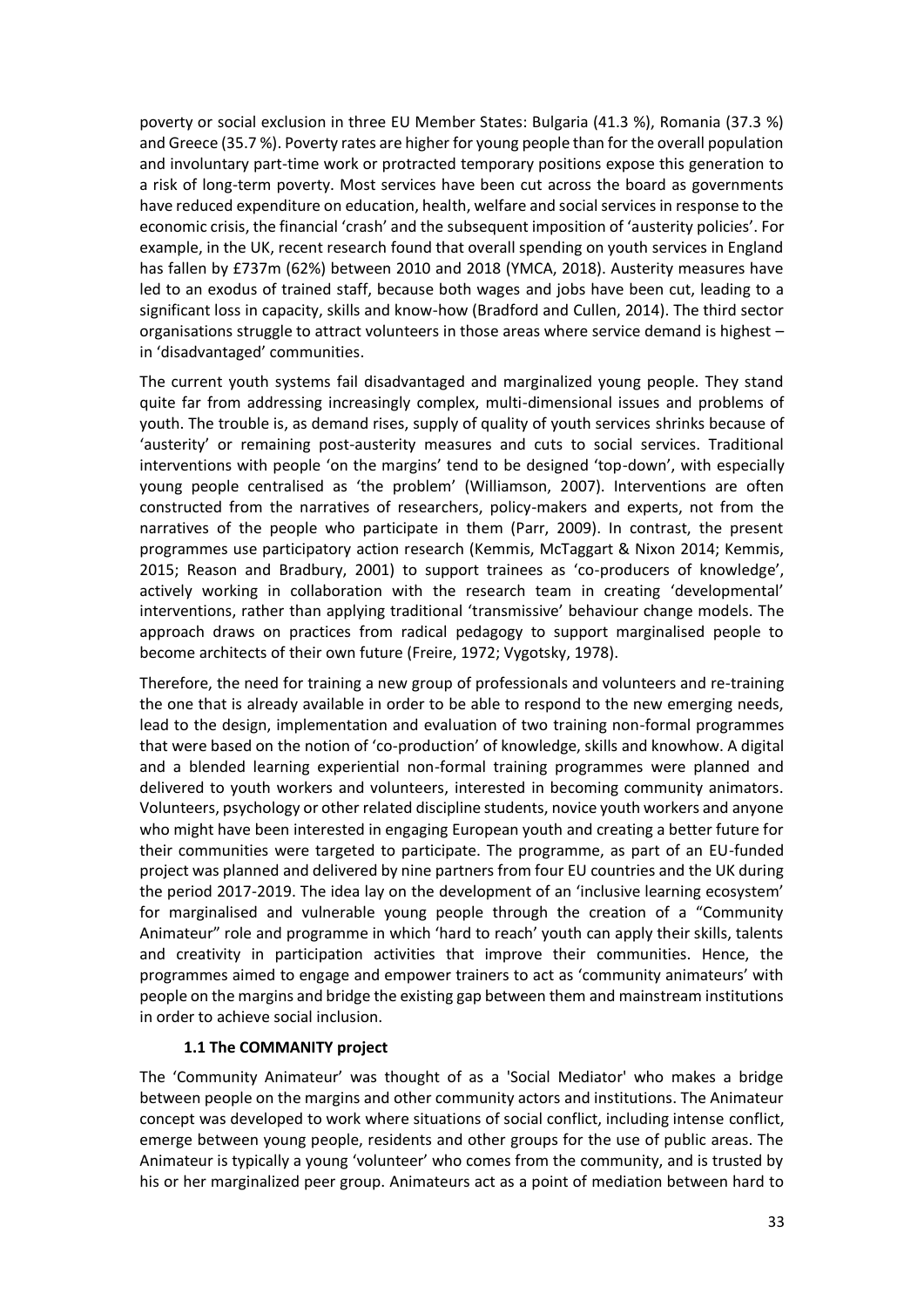reach young people and 'the system'. They catalyse relationships between disconnected learning and inclusion entities – for example by organizing cross-sectoral, cross-agency workshops involving schools, youth organisations, local businesses and civil society actors. They organize radical – and often disruptive – inclusive learning initiatives. They valorize and build on the resources of the community to develop, in collaboration with young people, social innovations aimed at solving problems in the community.

The objectives of the project were basically to create a new youth work and volunteering role as an innovative point of mediation and integration and provide a competence framework and training programme to support that role. At the same time, the focus was on getting youth services to become more engaged with marginalised youth and getting marginalised young people to become more engaged in youth work while also making volunteering work more accessible for hard-to-reach youth. All these objectives would be reached using a digital form of training aspiring to adapt to current technology enhanced learning processes.

COMANITY had a really ambitious aim to reach. Through the four key actions, it was expected to primarily identify relevant competences and develop a competence framework for the new role of community animateur, train and provide all necessary methods for those volunteers to learn about their new role and finally disseminate the results in and out of our region. COMANITY managed to build a framework of Competences which were clustered in three broad categories. In specific, these clusters of competences were identified as a) Enabling Emotional Intelligence Competences related to intra-personal competences (such as emotional self-awareness, self-confidence, good-enoughness), inter-personal competences (such as empathy, social responsibility, relationship handling), adaptability (competences such as resilience, belief and assertiveness, initiative) and affective competences (such as anxiety management and optimism and happiness), b) community Animateur-specific Competences related to organizing and managing information and resources, mapping, networking and mediation, advice, guidance and support, delivering participation programs and empowering young people and, c) enabling Digital Competences related to networking and mediation, organizing and managing resources, program and content creation.

The programme comprised three basic components:

- The Community Animateur (Foundation) Online Training Programme, to gain the necessary skills, knowledge and attitude to become a Community Animateur; The open online course provided participants with a theoretical background and helped them to fully understand relevant concepts and develop the necessary skills and attitude to become a Community Animateur;
- The COMANITY Hub, to enable knowledge and practice sharing and creation among learners and within the wider community of stakeholders and practitioners interested in youth and social inclusion themes; This Hub allows them to create and share knowledge with other European youth workers, volunteers and stakeholders interested in the youth social inclusion themes and challenges; The COMANITY Hub is the online space where "knowledge" is shared. The interactive functionalities of the Hub will give ones the opportunity to get informed about and benefit from online resources related to empowerment of marginalised youth, social work, social exclusion and other related topics. Posts and videos uploaded by trainees in 4 different languages allowed them to fully benefit from the collaborative learning experience while using the knowledge provided in the training modules to create new content.
- The Blended Learning Experiential Training Programme for developing an Action Research Experiment, to deploy the acquired skills and promote critical thinking within a specific methodological approach in the day-to-day work of the Community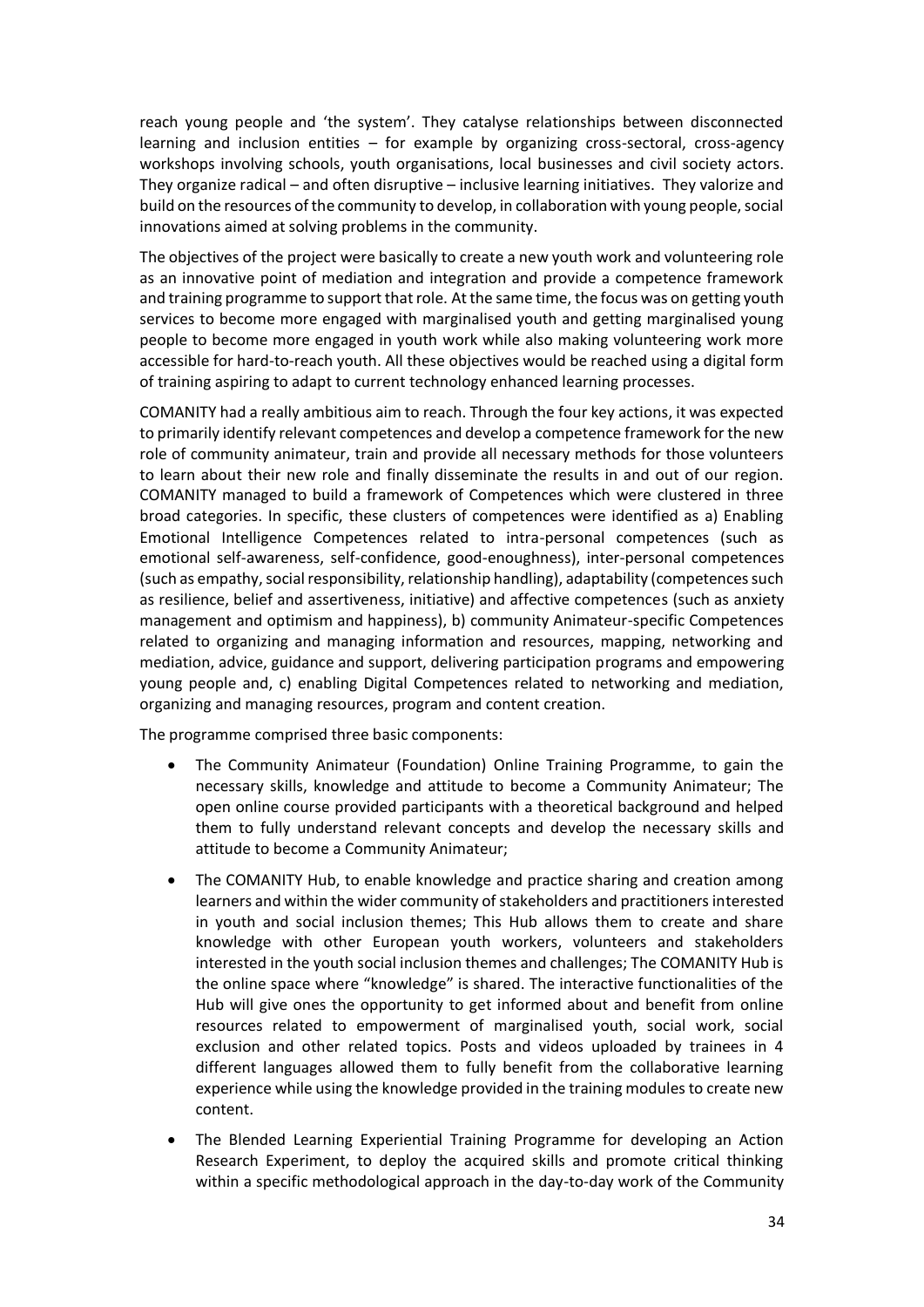Animateur. The action research allowed them to work collaboratively on a community project using the knowledge and skills they recently acquired. The Action Research Experiment has been a very important and interesting aspect of this training programme. It intended to invite participants to apply the knowledge, competences and methodological approach acquired through the training course to the day-to-day work of a Community Animateur. The Action Research Experiment namely has been viewed as a collaborative project where trainees chose a sensitive topic that affects youth on the margins of your community/neighbourhood and work with their peers to achieve a desired goal. This goal was set by them and their peers as they were the only ones knowing the particularities and difficulties of their community.

In order to complete the Online Community Animateur training programme participants needed to take the foundation training course whilst for completing the Blended Learning Experiential Programme, participation in a non-formal training programme including online and face-to-face learning and knowledge sharing was necessary. Additionally, participants at the blended learning programme were urged to work and interact with their peers and mentor, who played a crucial role in the success of the training. Finally, they were encouraged to create their own learning materials and participate in an action research experiment (project).

#### **2. Method**

An open call across four sites (UK, Greece, Italy, Spain) was held and 14 participants were registered to attend across each site the Blended Learning Experiential Training Programme. In Greece alone, 494 applications were received for 14 places in the course. In response to the outstanding demand by the community, a decision was taken to open up an online training programme only for an extra 100 participants, to deliver with minimum requirements, as a blended learning experiential programme needed more time and commitment by trainers and participants that might affect any issues monitored during this piloting phase of the project. The number of applications received at the online training programme reached 947. The number was excessively high and the decision was taken to remain with the initial number of 100 participants at the online programme. Eventually 109 were registered for the online course on a random selection basis. All participants at both programmes, were first invited to take a self-assessment test as the initial step of their engagement to the project. Then, the first 14 of them were selected on the basis of their profile (women unemployed) to register to the blended learning training programme part of which comprised face-to-face (f2f) interaction training.

#### **The Blended Learning Experiential training Programme Content**

The content focused on critical theory and practice and aimed to assist participants develop their own action plan for social inclusion. It also drew attention to the need to promote democratic values and principles, social justice, human rights and participatory democracy. Critical theory was analysed as a method that serves the purpose of supporting groups and individuals in acknowledging, understanding and supporting their own rights for health, education and employment. In a turbulent environment, solidarity and collective actions can flourish from small groups and communities on the basis of mutual trust, social interaction and active citizenship. These actions operate as a paradigm of good practice for bottom-up development and social change.

Experiential learning as a unique source of new learning was deployed whilst active participation and self-directed learning was encouraged. The f2f programme included a series of actions and techniques, such as role mapping exercises, networking, group dynamics and action research while the focus was on resistance to change elements and aspects of enhancement of the new role to deliver through introducing trainees to the transformative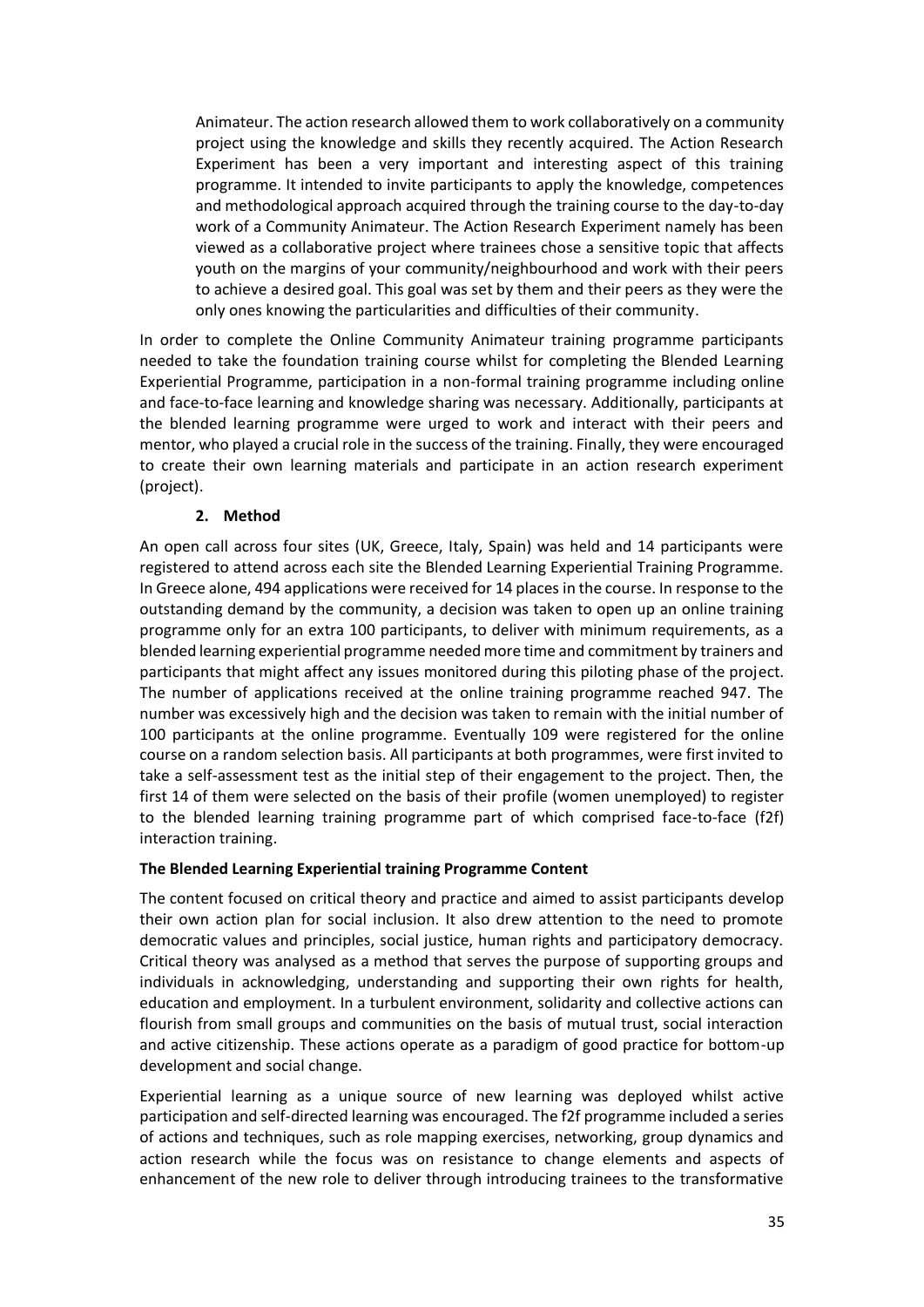learning theory by putting personal dilemmas for their process of change in relation to the community animateur goals.

Overall, the f2f group meetings comprised a) a kick-off meeting, held in May 2019, where all participants joined the training programme, introduced themselves and became aware of the programme objectives and working methodology, b) a follow-up f2f meeting held in July 2019, based on guided open discussion, exchange of practice, sharing of opinions and experience. The action research experience conducted in their community was introduced, discussed, carried out and presented through sharing of know-how, ideas and experiences, and c) a final meeting at the end of the training programme (September 2019), where three action research initiatives conducted in their community were presented by young participants, one with refugees on Leros island (refugee intake camp site), one with drug using adolescents during a therapeutic community camp period in Western Peloponnese (Skafidia beach) and one awareness- raising initiative on youth concerns in Patras.

#### **The Online Training Programme Content**

The Community Animateur Foundation Course consisted of twelve on-line modules including theoretical background, foreseen activities and a final quiz. Participants were expected to complete at least seven out the twelve available modules. Within each training module, participants found detailed instructions and recommendations (e.g. watching recommended videos, following links to read material related to the topics they are studying etc.): follow them step by step to maximize their returns and complete all proposed activities. Each module contained 2 to 4 activities (depending on the subject and competences) and some of them required peer work. In order for each module to be considered successfully completed trainees had to complete all activities and the final quiz. While taking the foundation course they were free to explore any topic that may interest them, such as the empowerment of young people on the margins, social inclusion, youth work etc.; to start exploring, head over to the COMANITY Hub.

Since online training, relies heavily on one's own motivation and commitment, participants literally started working on a systematic way after the end of the first month of the training lifespan. The vast majority of platform visits, and engagement indices, according to platform analytics, both for blended and online trainees were surprisingly high in July and August 2019, where traditionally any activities during summer holiday break weakens in Greece.

## **3. Results**

## **3.1 Online training programme**

In relation to the online training programme, out of the 947 applicants, 272 (28,7%) worked in education, 235 (24,8%) in treatment, 69 (7,3%) in prevention programmes, 37 (3,9%) in research and the remaining 334 (35,3%) were either unemployed or engaged in activities they did not wish to report. The majority (N=647, 68,3%) had less than five years of working experience, 109 (11,5%) had between 6-10 years of working experience, 143 (15,1%) had between 11-20 years of working experience and 48 (5,1%) had more than 20 years of working experience. When asked to respond on open-ended questions about the reasons for which they applied in the programme, most participants talked about the need for increasing their knowledge and social skills, for personal and professional development and for being better equipped to work with socially vulnerable groups.

Despite the outstanding demand and interest, the programme had to randomly select from the above, 109 participants for registration. From those 36% were employed and 64% were unemployed. 54% were Bachelor's graduates and 46% were Master's holders. These were followed in relation to their preferred programme content and their overall satisfaction from the online course.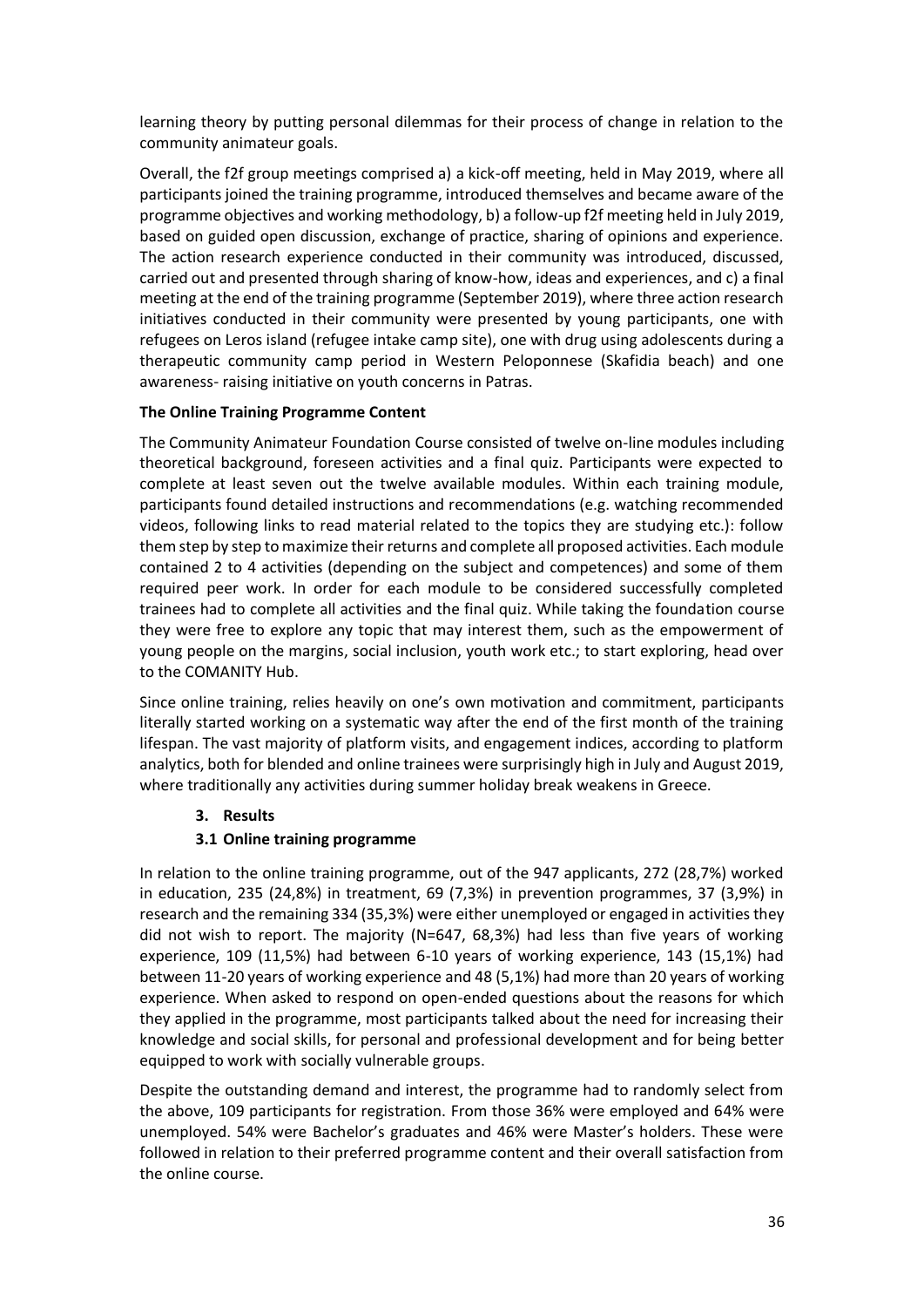When asked about their satisfaction level, 68,8% reported being very satisfied or highly satisfied about the programme., followed by 30,3% reporting moderate or even low satisfaction from the online course while only 0.9% reported that it was not at all satisfactory.

70,3% found the programme useful or extremely useful for their professional development. Interestingly enough 66% of the participants found very (33,9%) or even highly significant (32,1%) the programme for their personal development. When asked to respond whether they would recommend their programme to others, 71, 6% responded that it was very or even highly likely to do so, while 13,8% said that they were not likely to recommend the programme to others.

Participants were asked to respond which topic from the programme content found as more relative to their own needs. The content that focused on Empathy and counseling and consultation were according to their responses the most preferred, followed by networking, empowerment and intrapersonal skills.



*Graph 1. The most preferred topics*

Competences from all 3 clusters were the four mostly visited ones (CA Module 1: Advice, guidance and support to promote social inclusion of young (49), EI Module 1: Intra-personal competences (45), DI Module 1: Organizing and managing resources for online self-regulated development (35), CA Module 2: Mapping, networking and mediation (35). Program aid instructions.

When asked to respond how they would rate their overall experience of the online programme, most participants (69,7%) agreed that it was very positive. However, when they were asked what would improve their experience, 43,1% of them suggested that face-to-face meetings would be very important to maintain.

#### **3.2 Blended learning experiential training programme**

All participants selected for the blended Greek training were women, aged between 19-25 years old. All but two were unemployed. Ten had a Bachelor's degree in psychology, social work, social anthropology and sociology, one was a biology student, two were high school graduates and one had a Master's degree. All were volunteers in various organizations including drug treatment organizations, refugee camps, organizations for children and adolescents with autism and organizations for former prisoners. Six of them had a proficient level of English. Interestingly enough by the end of the programme, three of them gained employment. They all reported that programme participation was very important for their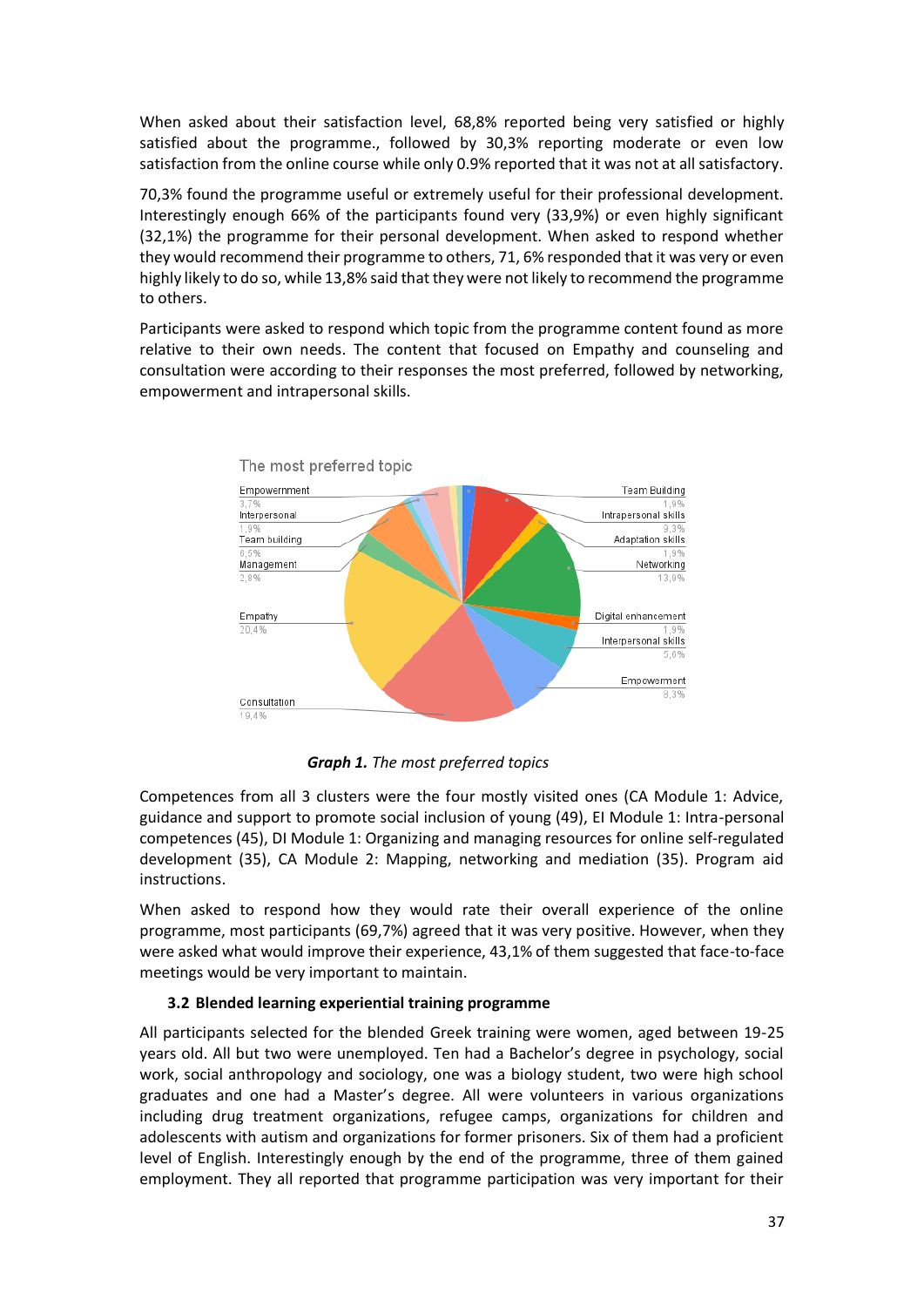empowerment and further improvement of their social skills. Satisfaction about the blended training workshop was high (>93%). The most satisfactory elements from this training were: team spirit creation, building a shared vision, the value of experiential learning, the opportunities for dialogue and sharing ideas in the group, and networking.

In relation to topics engagement, it was clear that mapping, networking and mediation and advice, guidance and support to promote social inclusion of young people were their preferred ones.

A focus group was carried out by an independent, external researcher to figure out what were the key positive elements by participating in the programme.

In their own words, the programme was successful due to its experiential character and the emphasis placed on team building. As they characteristically said in their own words:

*"I enriched my prospects regarding my professional future… I had a different experience of how this kind of team operates."* 

*"…the way the team acted under the guidance of the moderators. Also, the freedom in expressing ourselves and discover thoughts/ideas that never expected to find in an educational programme."* 

*"The experiential character of training and the approach of bottom-up."* 

As for the challenges identified in the blended programme, these referred namely to the group dynamics and opportunities generated within the process, such as interaction with others, collaboration and openness.

*"To be open with the other team members."*

*"To cooperate and connect with the team. Maybe I just couldn't get involved and adapt."*

*"To express my feelings and ideas in front of the team"*

*"The first ice breaking exercises"*

Group members collaborated very well and managed to have a substantive relationship whilst fostering a safe environment that allowed free expression and a 'home' to return to when unsure or puzzled. Mentors were all around superb both as guides and as time went by as a catalyst for collaboration and constructive meetings and setting boundaries. Consensus that boundaries were well set, but direction was not forced on the participants resulted in a free environment that might at times have felt directionless but according to the trainees encouraged and reinforced personal involvement, initiative and interest. The whole experience felt much more personal, gratifying and as though it originated from the members rather than being some external product that was then internalized by each individual.

In terms of the key positives of participation, group engagement, mentoring and, action research both as a process of learning as well as an activity, were highly appreciated. Participants considered that to be a networking experience where they had the opportunity to find peers with similar interests, tendencies and goals.

#### **4. Discussion**

The present paper suggests that the blended learning experiential training programme outweighs online-only formats, even though in relation to learner's engagement, there have been rather no significant differences with blended learning participants (in % of time while online). The face-to-face interaction with peers and mentor remain of key value in establishing productive collaboration and outcomes. Thus, emphasis on action research methodology is critical for developing initiatives for community change and therefore face to face training on action research is more than required as experiential training is key learning methodology for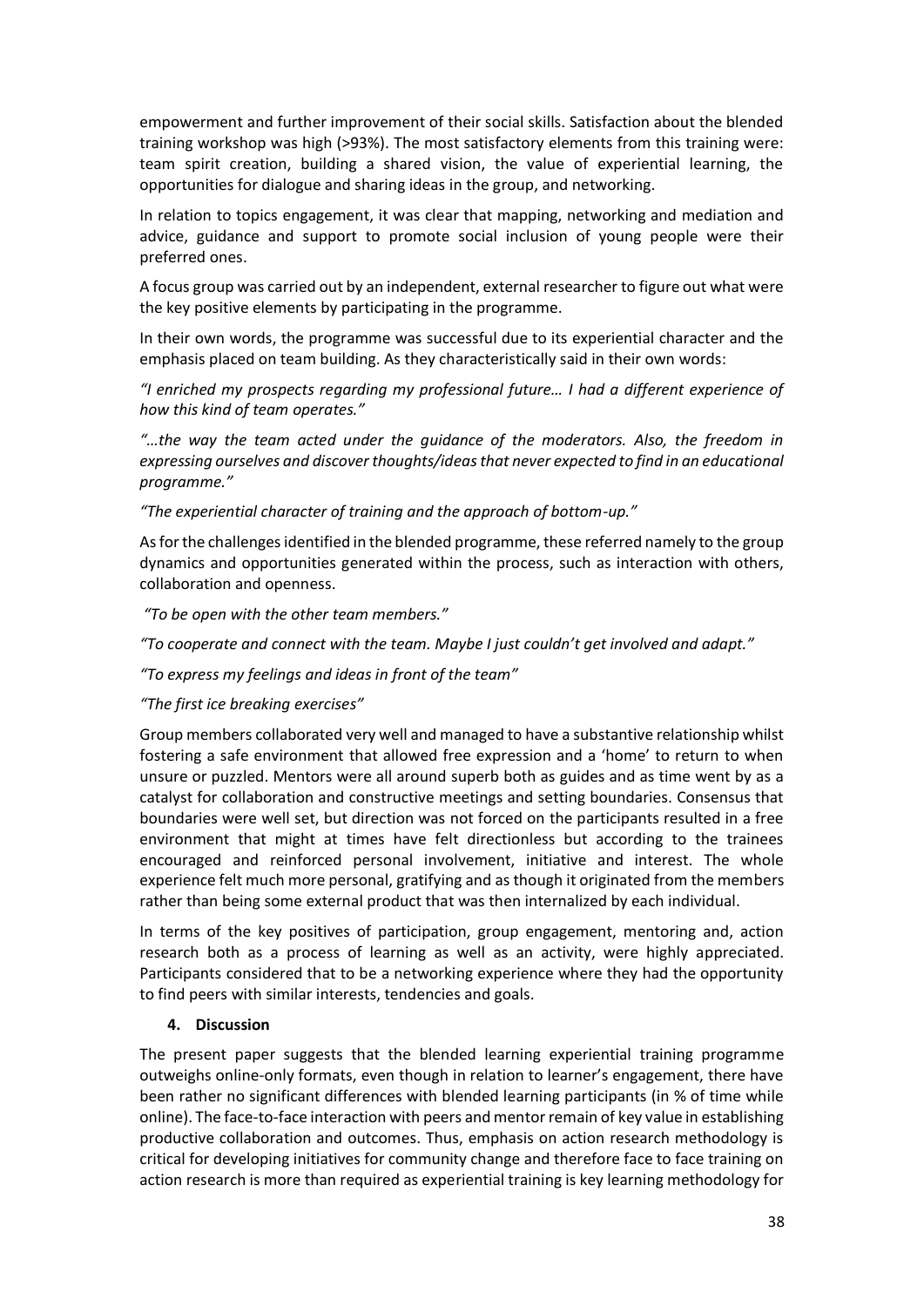the learners to engage. However, it is important to note that even online training on sensitive areas that concern most adult educators and other trainers and volunteers in non-formal settings and informal settings, has its own value for the development of social and other skills, such as empathy and networking. To this extent, transformative learning strategies appear suitable for challenging one's assumptions prior to bringing change into the community. Furthermore, evidence suggests that trainers in the youth and social inclusion fields are not sufficiently aware of the dynamics that drive youth marginalisation and social exclusion. 'Lifeworld analysis' (Cullen & Tsiboukli, 2019) and its work in action research experiments in highly marginalised communities, is significant for understanding the complex and challenging situations that socially vulnerable groups live in and experience on a daily basis.

Training programme designers and trainers themselves often tend to be preoccupied with easy to categorise 'target groups' – like NEETs, young immigrants and educational drop-outs. The reality is that these target groups are blurred – and excluded and marginalised people are faced with multiple, and mutually-reinforcing issues (like poverty, limited opportunities, ethnicity, health issues). There is, therefore, a need for trainers to become more aware of these dynamics, more reflective and more evidence-based. However, there is always a tension between the imposition of education, training and professional development standards 'from above' and creating a flexible environment in which trainers, youth workers, volunteers and young people who have no 'formal' status but are active in the community can 'learn by doing' and acquire non-formal competences which nevertheless could be subsequently recognised and accredited.

Εxperiential learning should be recognized if not be given equal status with traditional formal learning and training. Furthermore, there is a pressing need in general to bring down the barriers between 'society' and the formalised world of educational systems and practices; to open up formal education and take students out of the school and into civil society. Most students have little idea of what active citizenship means in practice and about what are the key issues and problems that need to be addressed through active citizenship. Such a proactive educational approach to active citizenship could have a positive effect on people's perceptions of the need for, and the value of, volunteering – not least because they could see practical outcomes – through action research - of volunteering in the real world.

Lately, the recent COVID 19 crisis suggests that a potential way to boost well-being in a time of crisis may be to increase people's sense of 'mattering', through volunteering. And although what constitutes volunteering might be wide-ranging, covering a plethora of heterogeneous activities, a sense of social cohesion can also be grounded bringing particular benefits to all members of the community, enabling them to establish a strong social role and ties (Wilson, 2000). Being connected with a cause can be a key driver, alongside regarding it as emotionally cathartic when affected personally, and finding solace from collaborating with others towards the same goal (Tierney & Mahtani, 2020). Community animators envisioned a social role in response to 'giving back' to community, in doing something at a time of crisis, affirming one's social identity, and thus establishing a sense of solidarity through joining others in working towards a common purpose.

#### **References**

- Bradford, S., and Cullen, F. (2014). Youth Policy in Austerity Europe. *International Journal of Adolescence and Youth, 19, 1-4.*
- Cullen, J., Cullen, c., Hamilton, E., Holloway, G., Pavioti, G., and Maes, v. (2015). *Exploring the Role of ICT-enabled Social Innovation for the Active Inclusion of Young People.* Luxembourg: Publications Office of the European Union.